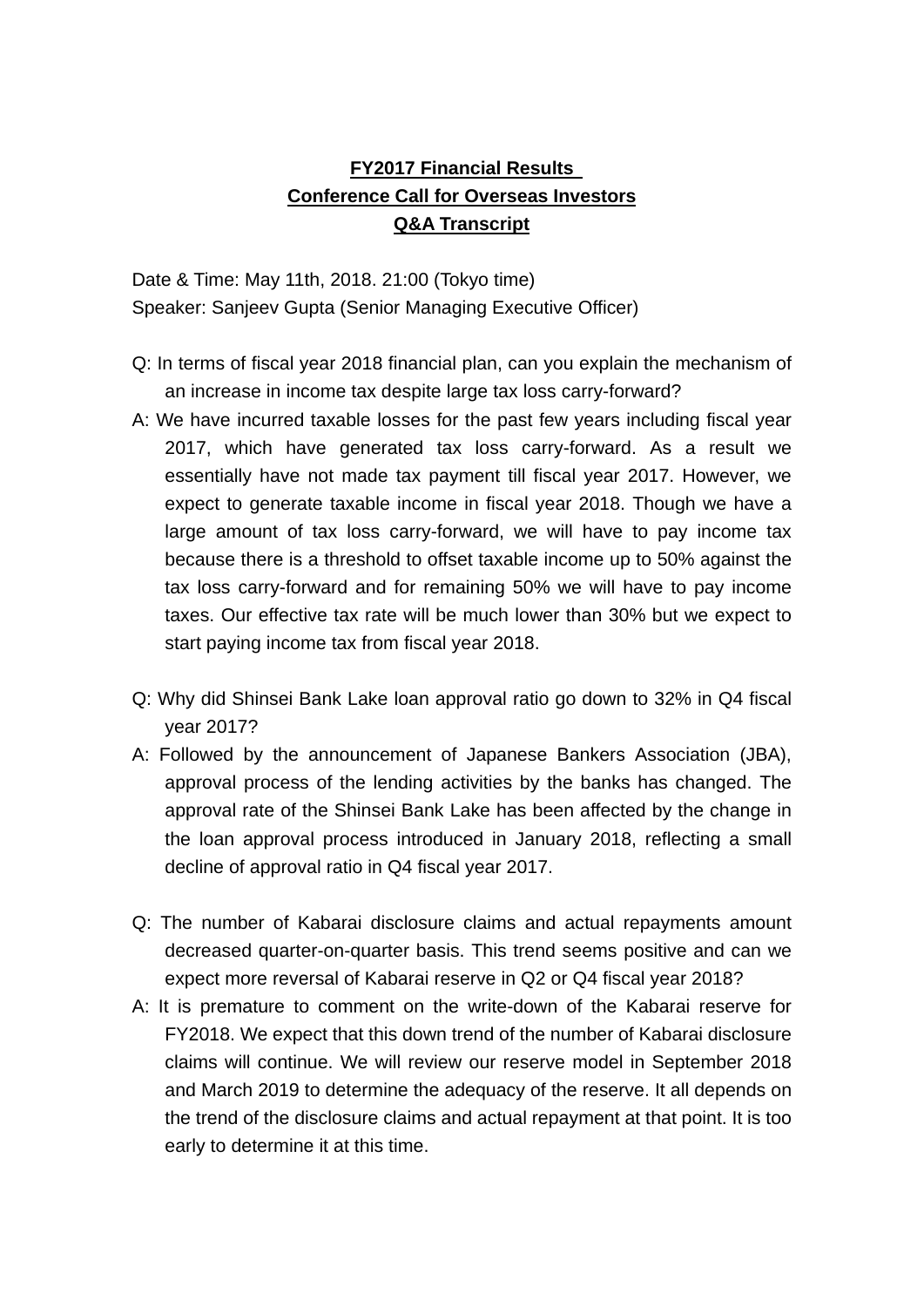- Q: Does your answer mean that the guidance for fiscal year 2018 does not include reversal of Kabarai reserve?
- A: At this time it is premature to include it in the guidance as I mentioned.

End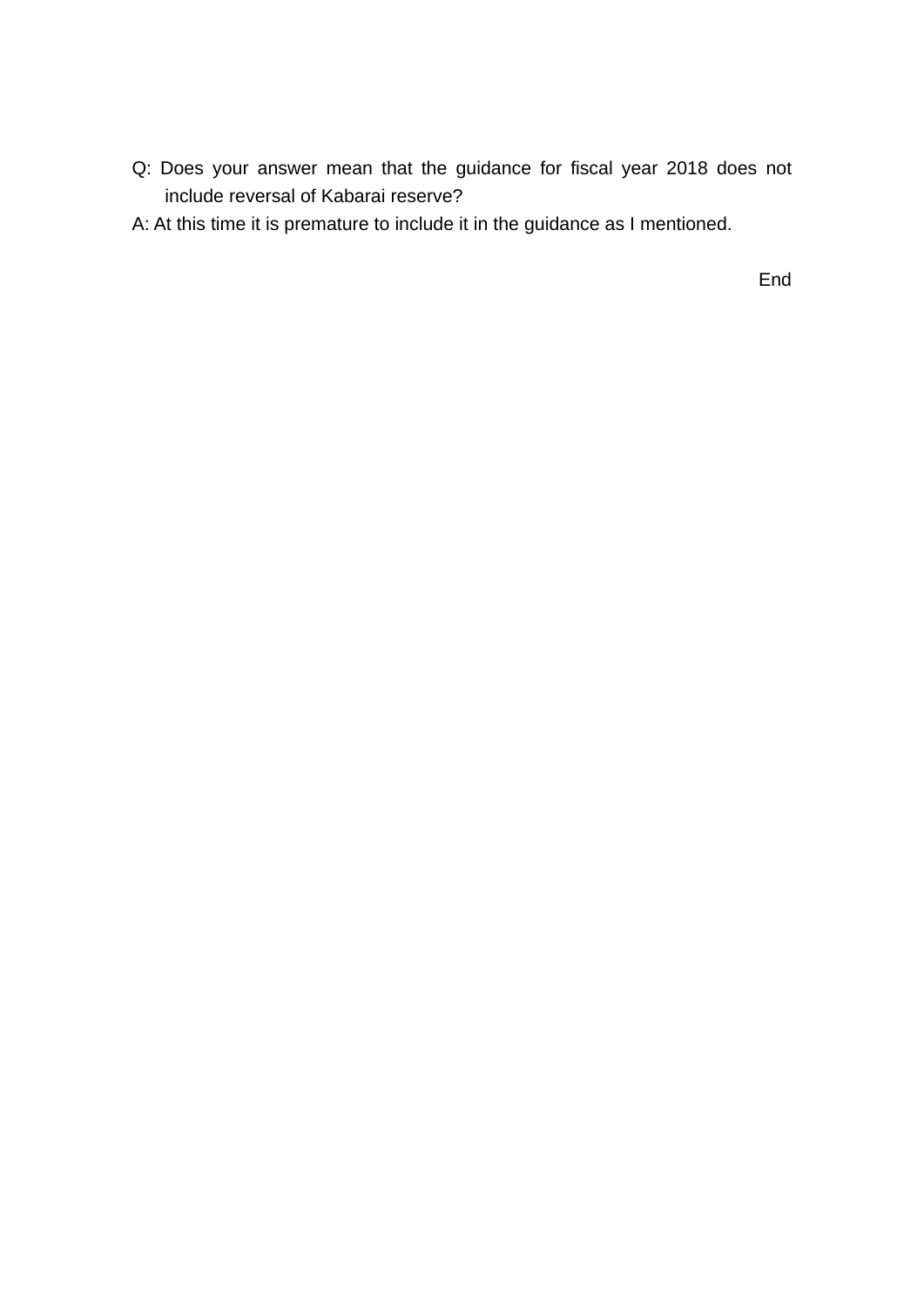## **FY2017 Financial Results Investors' Meeting Q&A English Transcript**

Date & Time: May 14th, 2018. 10:30 (Tokyo time)

Speakers: Hideyuki Kudo (Representative Director, President and Chief Executive Officer) Shouichi Hirano (Chief Officer, Group Corporate Planning and Finance, Managing Executive Officer)

- Q: The Japanese version of your earnings release (Kessan Tanshin) says that you aim to maintain or increase your total payout ratio within the range of Japanese banks' regular total payout ratios and that your FY2018 dividend forecast is not yet determined. Could you elaborate on the background and discussions behind these two points?
- A: In our management revitalization plan released in March 2018, we did not quantify our plans with respect to dividends from FY2017 onward. Our previous management revitalization plans' content about shareholder returns was limited to dividends only, but our latest management revitalization plan explicitly states that we will discuss shareholder returns in terms of a total payout ratio inclusive of both dividends and share buybacks and that we aim to maintain or increase our total payout ratio.

We realize that Japanese banks' regular total payout ratios range between around 20% and 50% and average about 30% for all banks, including regional banks, and around 40% for the megabanks. Given the substantial progress Shinsei Bank has made in rebuilding its capital, we recognize that raising our total payout ratio within the typical range for the Japanese banks and boosting our stock price are becoming increasingly important since government's preferred stock holdings is now in the form of common stock.

Based on such a recognition, we announced a share buyback at the end of January with the aim of returning FY2016 profits to shareholders during FY2017 and raised our total payout ratio to 30% with respect to FY2017 profits to honor our pledge to markets.

- Q: FY2018 is the final year of your Third Medium-Term Management Plan. I think you previously laid out a roadmap for repayment of public funds during the current Medium-Term Management Plan's term. How much progress have you made so far?
- A: The government's preferred stock holdings have been converted into common stock. Investment banks have approached us with proposals to technically repay the public funds through conversion of the preferred stock into another type of securities, but given our current share price, we are initially placing top priority on increasing value per share. We see such an approach as the path to repay the public funds at present.
- Q: How much do you expect to benefit by revising Retail Banking's Step Up program? Do you plan to realize any cost savings elsewhere?
- A: We expect to realize some JPY1.5-2.0 billion of economic benefit per annum from the recent revisions to our loyalty program. No other single fee is capable of delivering as much improvement in our assessment.

The loyalty program revision's significance is not merely the new ATM fee. The revision originated from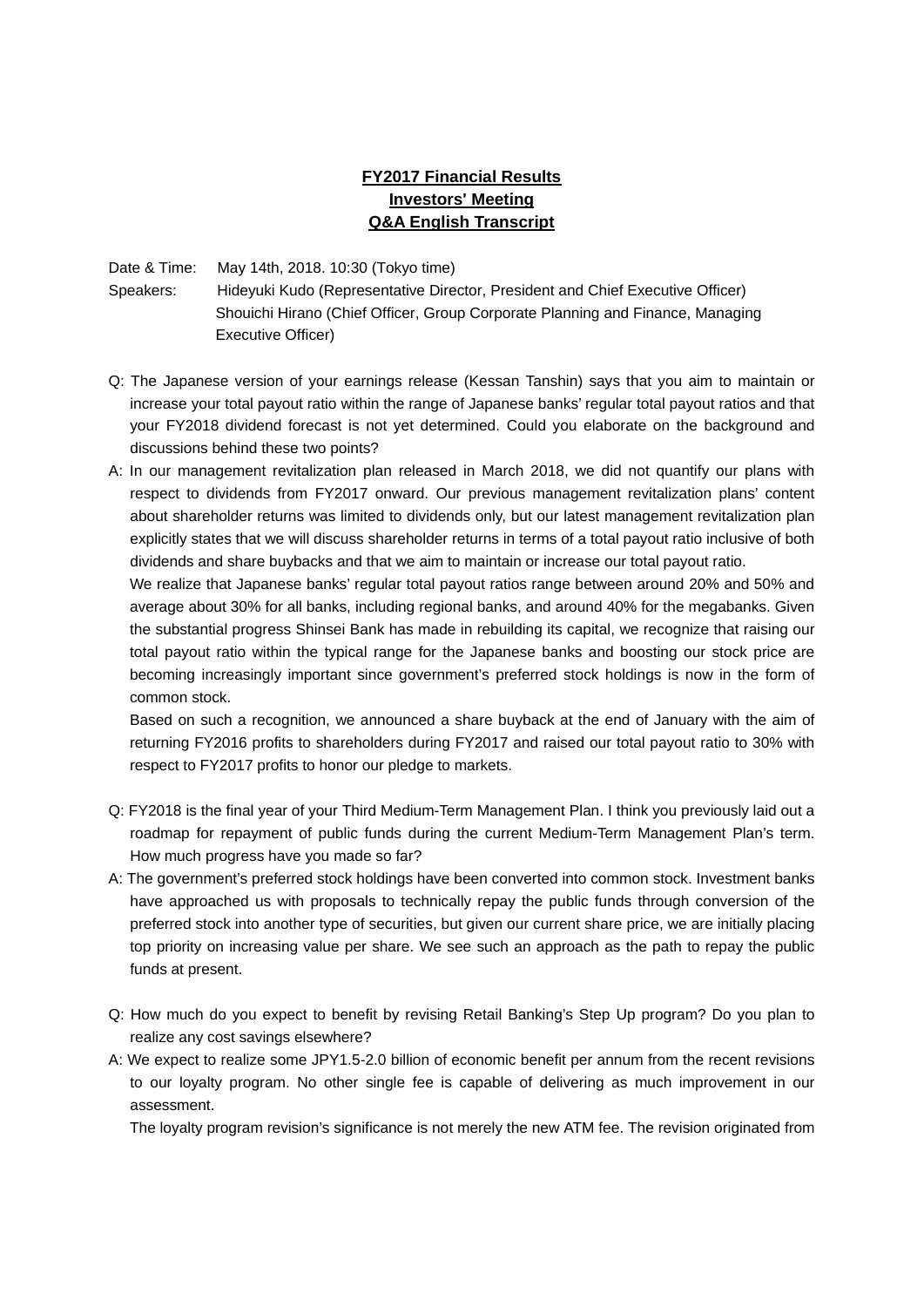the issue of target customers–i.e., what type of customers do we aim to capture–as part of our efforts to continuously grow customer assets under custody in the Retail Banking asset management business.

- Q: What is your outlook for the unsecured card loan market as a whole? How much growth do you expect in 2018?
- A: First, we expect the overall domestic unsecured loan market to slow. Within the unsecured card loan market, financial institutions have remained cautious since the last fiscal year, partly in response to changes in the bank card loan environment. Meanwhile, nonbanks are seeing a modest shift in customers away from bank card loans. In light of such changes, we expect our Group's unsecured card loan book's growth rate to slow to around 5% in FY2018, but we are rebranding on a segment-bysegment basis and strategically shifting focus to the nonbank market segment.
- Q: With your Retail Banking losses growing, are you planning to downsize or otherwise drastically revamp your branches like other banks? How do you plan to regain profitability in Retail Banking?
- A: We are not willing to accept the status quo in Retail Banking.

First, asset management product sales have been recovering since the second half of FY2017. In FY2018, Retail Banking's overall performance will improve partly by virtue of the recent loyalty program revisions' economic benefits.

However, we believe that the Retail Banking business model needs to be rebuilt from scratch. We need to think of Retail Banking as two separate businesses: mass retail and asset management consulting for the semi-wealthy. We will adopt different approaches for each business. For example, in the asset management consulting business, the face-to-face channel is currently our most profitable, so we cannot very well close down all of our branches. While also utilizing remote and other nonbranch channels, we believe we need to boost efficiency through such means as optimizing our branch network and increasing productivity per consultant–i.e., reducing costs and growing customer assets under management. In FY2018, we will radically reconfigure our asset management business model. At the same time, we are making changes to our branches and loyalty program as we recently announced in press releases.

- Q: You said your recent share buyback capped at JPY13 billion was intended to return a portion of your profits from the fiscal year just ended, FY2017, to shareholders. In terms of your future plans, is it correct to assume that you will maintain your total payout ratio at 30% or higher by buying back shares around fiscal year-end based on your full-year earnings for that fiscal year? Is it possible you may buy back shares at other times (i.e., not around fiscal year-end), such as when your share price is down?
- A: You are basically correct.

We set our total payout ratio at 30% for FY2017 and said that management intends to maintain or improve it above 30% in future years. Let me add two points. First, our shareholder return policy assumes that we will make share buyback decisions in light of the prevailing qualitative market environment and Shinsei Bank's financial condition and earnings at that time. Second, we have no intention of ruling out the option of buying back shares in response to share price declines. In other words, we do not rule out the possibility of buying back shares in excess of our initial total payout ratio whenever such an opportunity presents itself.